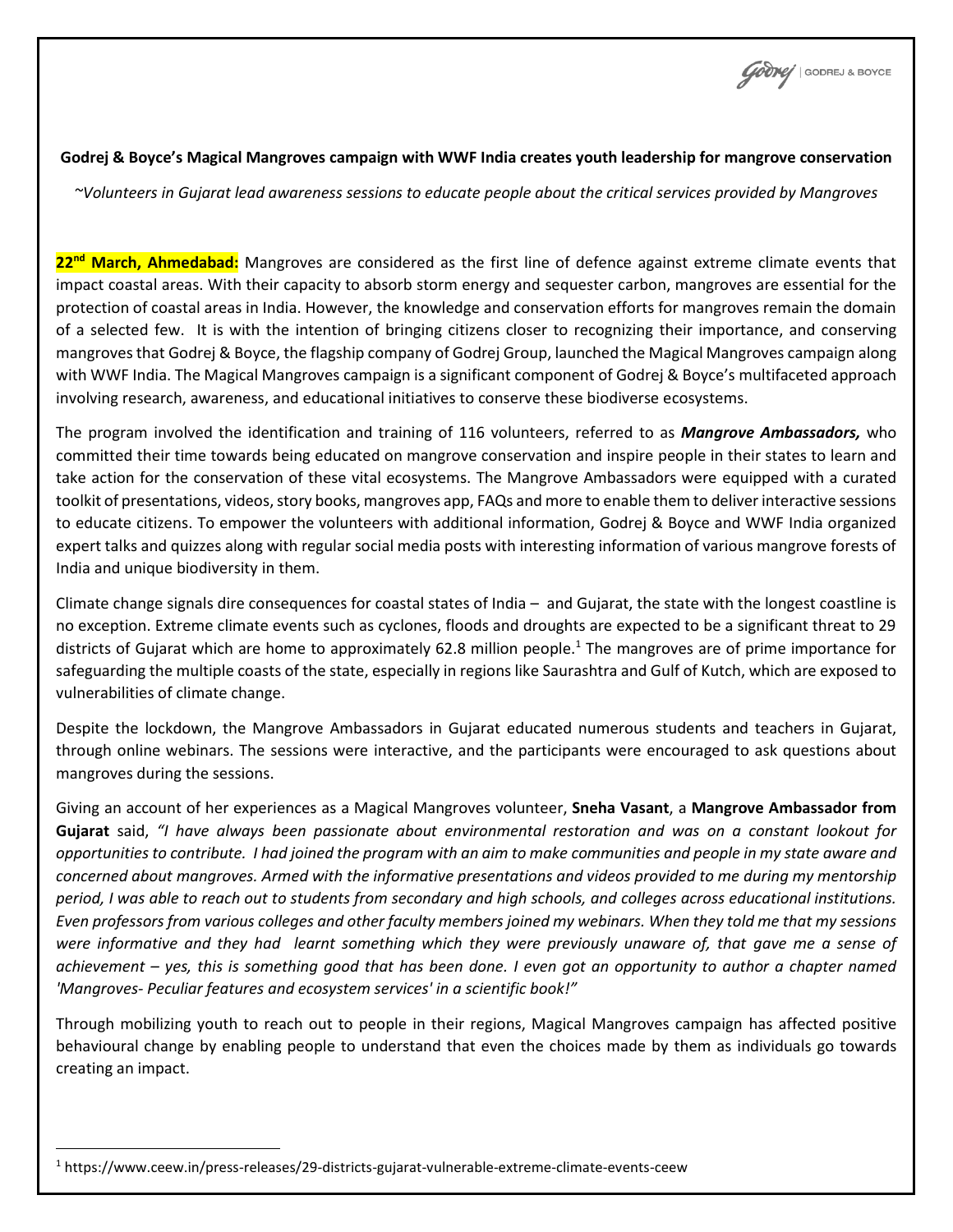**COONY** | GODREJ & BOYCE

Highlighting the impact of the online awareness sessions, Sneha added, "*Having done my Masters in Environmental Science, I already knew when I joined the program that not many people were aware about what mangroves are and how important they are to us. In my interactions with students during the webinars, they would react with 'oohs and aahs,' so I could see the element of wonder throughout the webinar. After the sessions we would take a pledge to take whatever action we could to ensure the conservation of mangroves and their biodiversity. These are simple actions, like, being mindful of how we dispose of waste, or using environmentally friendly products – such basic things which most people can easily do, can prevent waste from getting accumulated in the mangroves."*

Several other Mangrove Ambassadors from Gujarat also shared their motivations for joining the program and what they had learnt as part of the **Magical Mangroves** journey.

"As a nature lover, it's been a pleasure to be a part of the Magical mangroves program. Personally, this programme *improves my knowledge, presentation, and communication skills. Initially it was challenging to convince schools and colleges to spare time for this program from their busy schedule but by continuous follow up and guidance I received from our WWF Mentor, it went well. I am confident that after receiving knowledge of mangroves and its biodiversity through this programme, schools and students are now keen to visit and experience mangrove sites physically."* – **Mehul Parmar**

*"It was one of the most wonderful experiences of my life to be a part of this prestigious Magical Mangroves Campaign. Sessions were so interesting and interactive that they provide a practical and conceptual understanding of Mangrove ecosystems in depth. As I am a research scholar so thank you so much for providing me such a great opportunity that justifies my research work also. The campaign provided me a good idea of mangrove conservation through community participation which is also relevant to my research work"* - **Priyanka Kumari**

*"I barely knew about Mangroves before. But it was after I decided to volunteer in the Magical Mangroves Campaign that I* came to know how wonderful these species are. I was also able to connect with the environment through this programme. *All in all, it proved to be an amazing learning experience for me, and I would urge all the change makers of India to actively participate and become a voice for nature."* – **Akansha Garg**

Through mobilizing youth to reach out to people in their regions, Magical Mangroves campaign has affected positive behavioural change by enabling people to understand that even the choices made by them as individuals go towards creating an impact.

The mangrove conservation efforts by Godrej & Boyce are further advanced by philanthropic support from Pirojsha Godrej Foundation which ensures the continuity of research and awareness programs for conserving the biodiversity of the mangroves.

## **About Godrej & Boyce Mfg. Co. Ltd.**

Godrej & Boyce ('G&B'), a Godrej Group company, was founded in 1897, and has contributed to India's journey of selfreliance through manufacturing. G&B patented the world's first springless lock and since then, has diversified into 14 businesses across various sectors from Security, Furniture, Aerospace to Infrastructure and Defence. Godrej is one of India's most trusted brands serving over 1.1bn customers worldwide daily. For more information, visit [www.godrej.com.](http://www.godrej.com/)

## **For more information, contact:**

Yashodhara Roy Corporate Communication & PR, Godrej & Boyce